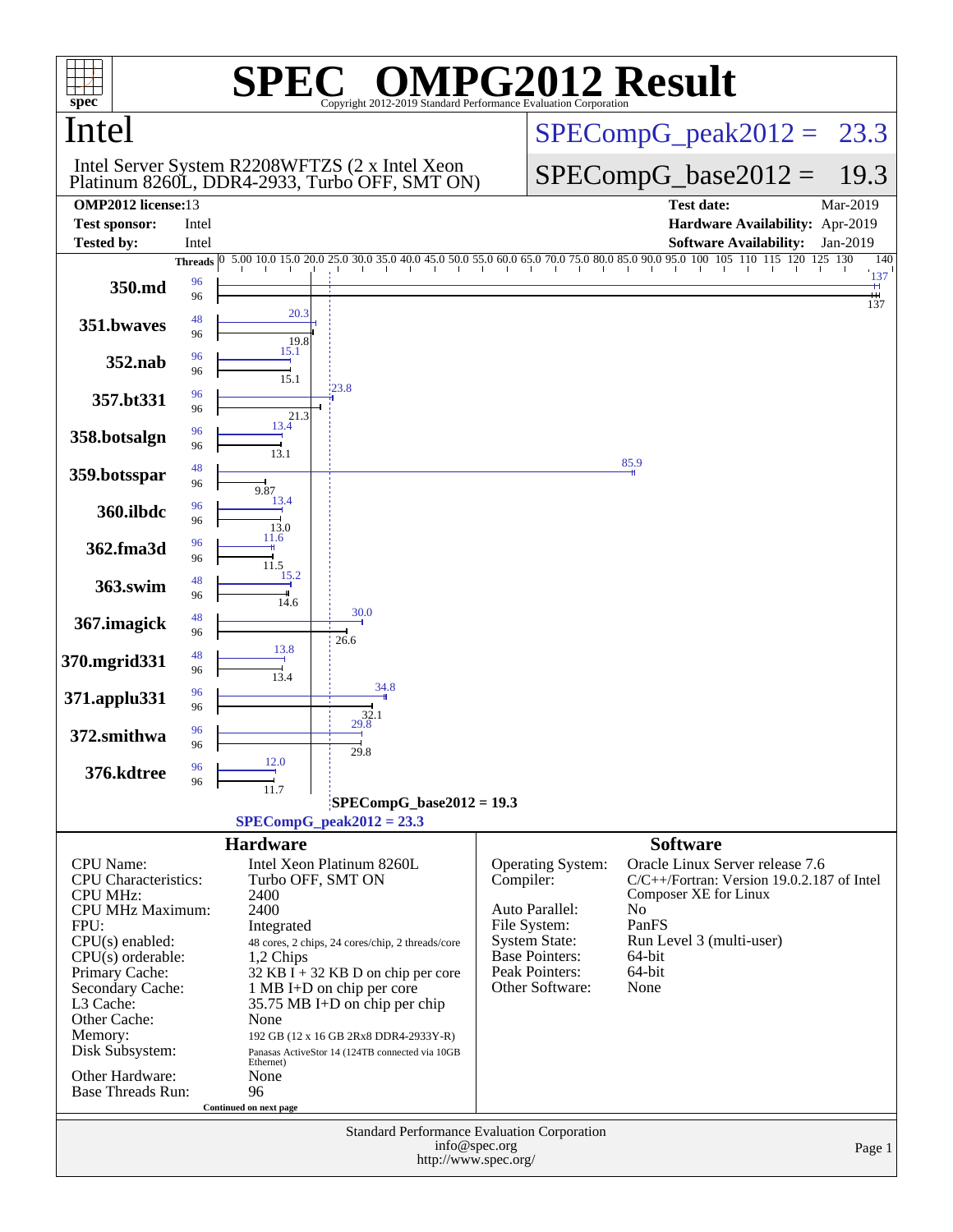

### Intel

#### Platinum 8260L, DDR4-2933, Turbo OFF, SMT ON) Intel Server System R2208WFTZS (2 x Intel Xeon

[Minimum Peak Threads:](http://www.spec.org/auto/omp2012/Docs/result-fields.html#MinimumPeakThreads) 48<br>Maximum Peak Threads: 96

[Maximum Peak Threads:](http://www.spec.org/auto/omp2012/Docs/result-fields.html#MaximumPeakThreads)

 $SPECompG_peak2012 = 23.3$  $SPECompG_peak2012 = 23.3$ 

#### $SPECompG_base2012 = 19.3$  $SPECompG_base2012 = 19.3$

**[OMP2012 license:](http://www.spec.org/auto/omp2012/Docs/result-fields.html#OMP2012license)**13 **[Test date:](http://www.spec.org/auto/omp2012/Docs/result-fields.html#Testdate)** Mar-2019 **[Test sponsor:](http://www.spec.org/auto/omp2012/Docs/result-fields.html#Testsponsor)** Intel **[Hardware Availability:](http://www.spec.org/auto/omp2012/Docs/result-fields.html#HardwareAvailability)** Apr-2019 **[Tested by:](http://www.spec.org/auto/omp2012/Docs/result-fields.html#Testedby)** Intel **[Software Availability:](http://www.spec.org/auto/omp2012/Docs/result-fields.html#SoftwareAvailability)** Jan-2019

| <b>Results Table</b> |                                                                                                          |                        |       |                |       |                |       |    |                        |              |                |              |                |              |  |
|----------------------|----------------------------------------------------------------------------------------------------------|------------------------|-------|----------------|-------|----------------|-------|----|------------------------|--------------|----------------|--------------|----------------|--------------|--|
|                      | <b>Base</b>                                                                                              |                        |       |                |       |                |       |    | <b>Peak</b>            |              |                |              |                |              |  |
| <b>Benchmark</b>     |                                                                                                          | <b>Threads</b> Seconds | Ratio | <b>Seconds</b> | Ratio | <b>Seconds</b> | Ratio |    | <b>Threads Seconds</b> | <b>Ratio</b> | <b>Seconds</b> | <b>Ratio</b> | <b>Seconds</b> | <b>Ratio</b> |  |
| 350.md               | 96                                                                                                       | 34.1                   | 136   | 33.9           | 137   | 33.7           | 137   | 96 | 33.7                   | 137          | 34.0           | 136          | 33.7           | 137          |  |
| 351.bwaves           | 96                                                                                                       | 228                    | 19.8  | 231            | 19.6  | 229            | 19.8  | 48 | 224                    | 20.3         | 223            | 20.3         | 223            | 20.3         |  |
| 352.nab              | 96                                                                                                       | 258                    | 15.1  | 258            | 15.1  | 259            | 15.0  | 96 | 258                    | 15.1         | 260            | 15.0         | 258            | 15.1         |  |
| 357.bt331            | 96                                                                                                       | 223                    | 21.3  | 223            | 21.3  | 221            | 21.4  | 96 | 199                    | 23.8         | 199            | 23.8         | 200            | 23.7         |  |
| 358.botsalgn         | 96                                                                                                       | 332                    | 13.1  | 334            | 13.0  | 332            | 13.1  | 96 | 326                    | 13.4         | <u>326</u>     | 13.4         | 326            | 13.4         |  |
| 359.botsspar         | 96                                                                                                       | 532                    | 9.87  | 533            | 9.85  | 531            | 9.88  | 48 | 61.1                   | 85.9         | 61.1           | 85.9         | 60.7           | 86.5         |  |
| 360.ilbdc            | 96                                                                                                       | 274                    | 13.0  | 272            | 13.1  | 273            | 13.0  | 96 | 266                    | <u>13.4</u>  | 265            | 13.4         | 266            | 13.4         |  |
| 362.fma3d            | 96                                                                                                       | 329                    | 11.5  | 336            | 11.3  | 329            | 11.5  | 96 | 343                    | 11.1         | <b>328</b>     | <b>11.6</b>  | 325            | 11.7         |  |
| $363$ .swim          | 96                                                                                                       | 318                    | 14.2  | <u>311</u>     | 14.6  | 309            | 14.6  | 48 | 300                    | 15.1         | <u>298</u>     | <u>15.2</u>  | 298            | 15.2         |  |
| 367.imagick          | 96                                                                                                       | 264                    | 26.6  | 262            | 26.8  | 264            | 26.6  | 48 | 236                    | 29.8         | 234            | 30.0         | 235            | <b>30.0</b>  |  |
| 370.mgrid331         | 96                                                                                                       | 330                    | 13.4  | 329            | 13.4  | 330            | 13.4  | 48 | 320                    | <u>13.8</u>  | 320            | 13.8         | 320            | 13.8         |  |
| 371.applu331         | 96                                                                                                       | 189                    | 32.1  | 190            | 31.9  | 189            | 32.1  | 96 | 176                    | 34.5         | 174            | 34.8         | 174            | 34.9         |  |
| 372.smithwa          | 96                                                                                                       | 180                    | 29.8  | 180            | 29.8  | 180            | 29.8  | 96 | 180                    | 29.8         | 180            | 29.8         | 180            | 29.8         |  |
| 376.kdtree           | 96                                                                                                       | 386                    | 11.7  | 386            | 11.7  | 386            | 11.7  | 96 | 377                    | 11.9         | 376            | 12.0         | 376            | <b>12.0</b>  |  |
|                      | Results appear in the order in which they were run. Bold underlined text indicates a median measurement. |                        |       |                |       |                |       |    |                        |              |                |              |                |              |  |

#### **[Platform Notes](http://www.spec.org/auto/omp2012/Docs/result-fields.html#PlatformNotes)**

 Sysinfo program /global/panfs02/innl/aknyaze1/OMP2012/1.1/Docs/sysinfo Revision 563 of 2016-06-10 (097295389cf6073d8c3b03fa376740a5) running on epb137 Sat Mar 16 01:21:23 2019

 This section contains SUT (System Under Test) info as seen by some common utilities. To remove or add to this section, see: <http://www.spec.org/omp2012/Docs/config.html#sysinfo>

 From /proc/cpuinfo model name : Intel(R) Xeon(R) Platinum 8260L CPU @ 2.40GHz 2 "physical id"s (chips) 96 "processors" cores, siblings (Caution: counting these is hw and system dependent. The following excerpts from /proc/cpuinfo might not be reliable. Use with caution.) cpu cores : 24 siblings : 48 physical 0: cores 0 1 2 3 4 5 6 8 9 10 11 12 13 16 17 18 19 20 21 25 26 27 28 29 physical 1: cores 0 1 2 3 4 5 6 8 9 10 11 12 13 16 17 18 19 20 21 25 26 27 28 29 cache size : 36608 KB

Continued on next page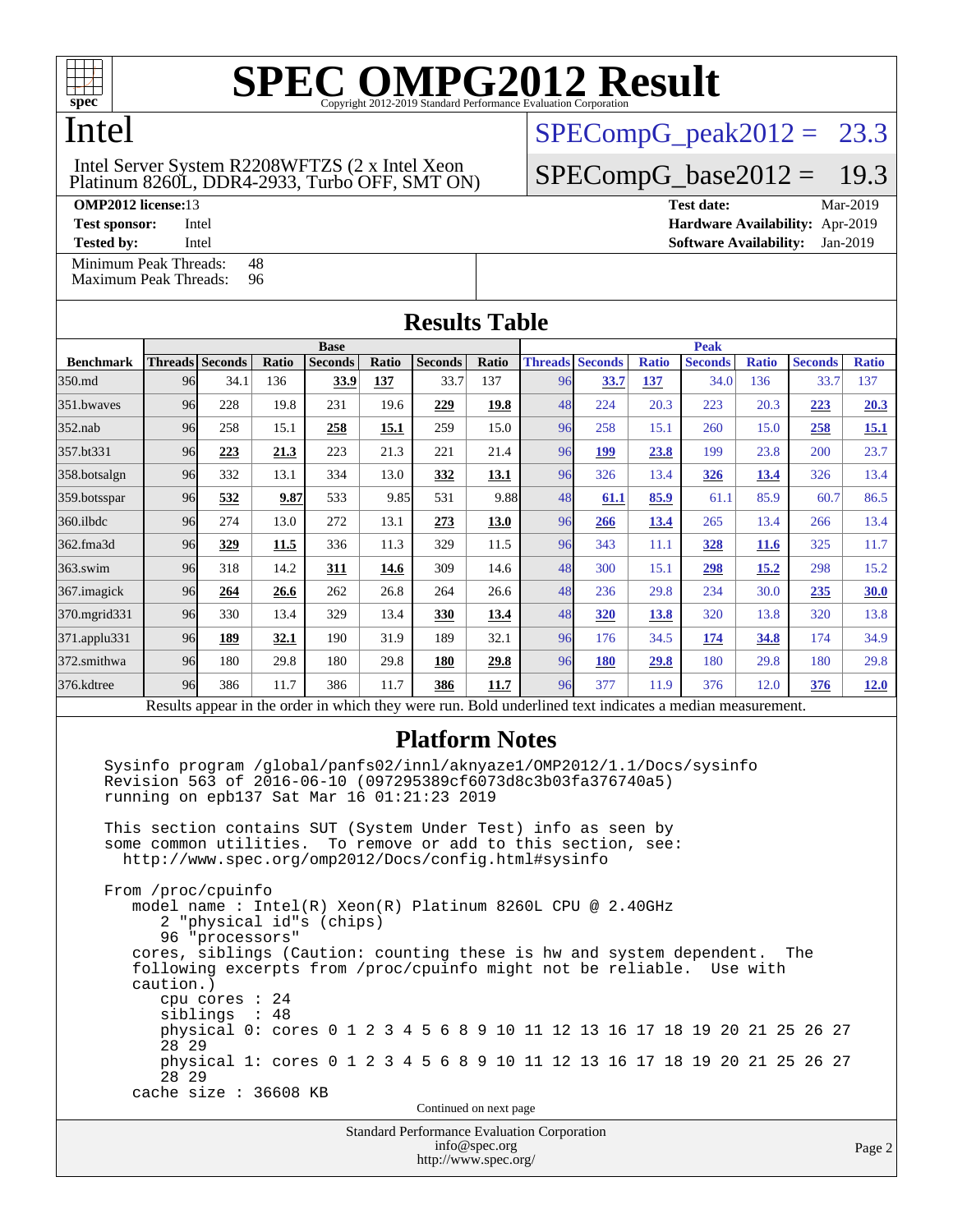

#### Intel

 Platinum 8260L, DDR4-2933, Turbo OFF, SMT ON) Intel Server System R2208WFTZS (2 x Intel Xeon

 $SPECompG<sub>peak2012</sub> = 23.3$ 

 $SPECompG_base2012 = 19.3$  $SPECompG_base2012 = 19.3$ 

**[OMP2012 license:](http://www.spec.org/auto/omp2012/Docs/result-fields.html#OMP2012license)**13 **[Test date:](http://www.spec.org/auto/omp2012/Docs/result-fields.html#Testdate)** Mar-2019 **[Test sponsor:](http://www.spec.org/auto/omp2012/Docs/result-fields.html#Testsponsor)** Intel **[Hardware Availability:](http://www.spec.org/auto/omp2012/Docs/result-fields.html#HardwareAvailability)** Apr-2019 **[Tested by:](http://www.spec.org/auto/omp2012/Docs/result-fields.html#Testedby)** Intel **[Software Availability:](http://www.spec.org/auto/omp2012/Docs/result-fields.html#SoftwareAvailability)** Jan-2019

#### **[Platform Notes \(Continued\)](http://www.spec.org/auto/omp2012/Docs/result-fields.html#PlatformNotes)**

Standard Performance Evaluation Corporation [info@spec.org](mailto:info@spec.org) <http://www.spec.org/> Page 3 From /proc/meminfo MemTotal: 196678404 kB HugePages\_Total: 0<br>Hugepagesize: 2048 kB Hugepagesize: From /etc/\*release\* /etc/\*version\* oracle-release: Oracle Linux Server release 7.6 os-release: NAME="Oracle Linux Server" VERSION="7.6" ID="ol" VARIANT="Server" VARIANT\_ID="server" VERSION\_ID="7.6" PRETTY\_NAME="Oracle Linux Server 7.6" ANSI\_COLOR="0;31" redhat-release: Red Hat Enterprise Linux Server release 7.6 (Maipo) system-release: Oracle Linux Server release 7.6 system-release-cpe: cpe:/o:oracle:linux:7:6:server uname -a: Linux epb137 3.10.0-957.5.1.el7.crt1.x86\_64 #1 SMP Fri Feb 1 14:04:43 MST 2019 x86\_64 x86\_64 x86\_64 GNU/Linux run-level 3 Mar 11 13:26 SPEC is set to: /global/panfs02/innl/aknyaze1/OMP2012/1.1 Type Size Used Avail Use% Mounted on<br>panfs 269T 199T 71T 74% /global/par panfs://36.101.212.1/innl panfs 269T 199T 71T 74% /global/panfs02/innl Additional information from dmidecode: Warning: Use caution when you interpret this section. The 'dmidecode' program reads system data which is "intended to allow hardware to be accurately determined", but the intent may not be met, as there are frequent changes to hardware, firmware, and the "DMTF SMBIOS" standard. (End of data from sysinfo program) **[General Notes](http://www.spec.org/auto/omp2012/Docs/result-fields.html#GeneralNotes)** ======================================================================== General base OMP Library Settings ENV\_KMP\_AFFINITY=compact,0,verbose ======================================================================== General peak OMP Library Settings ENV\_KMP\_AFFINITY=compact,0,verbose ======================================================================== Continued on next page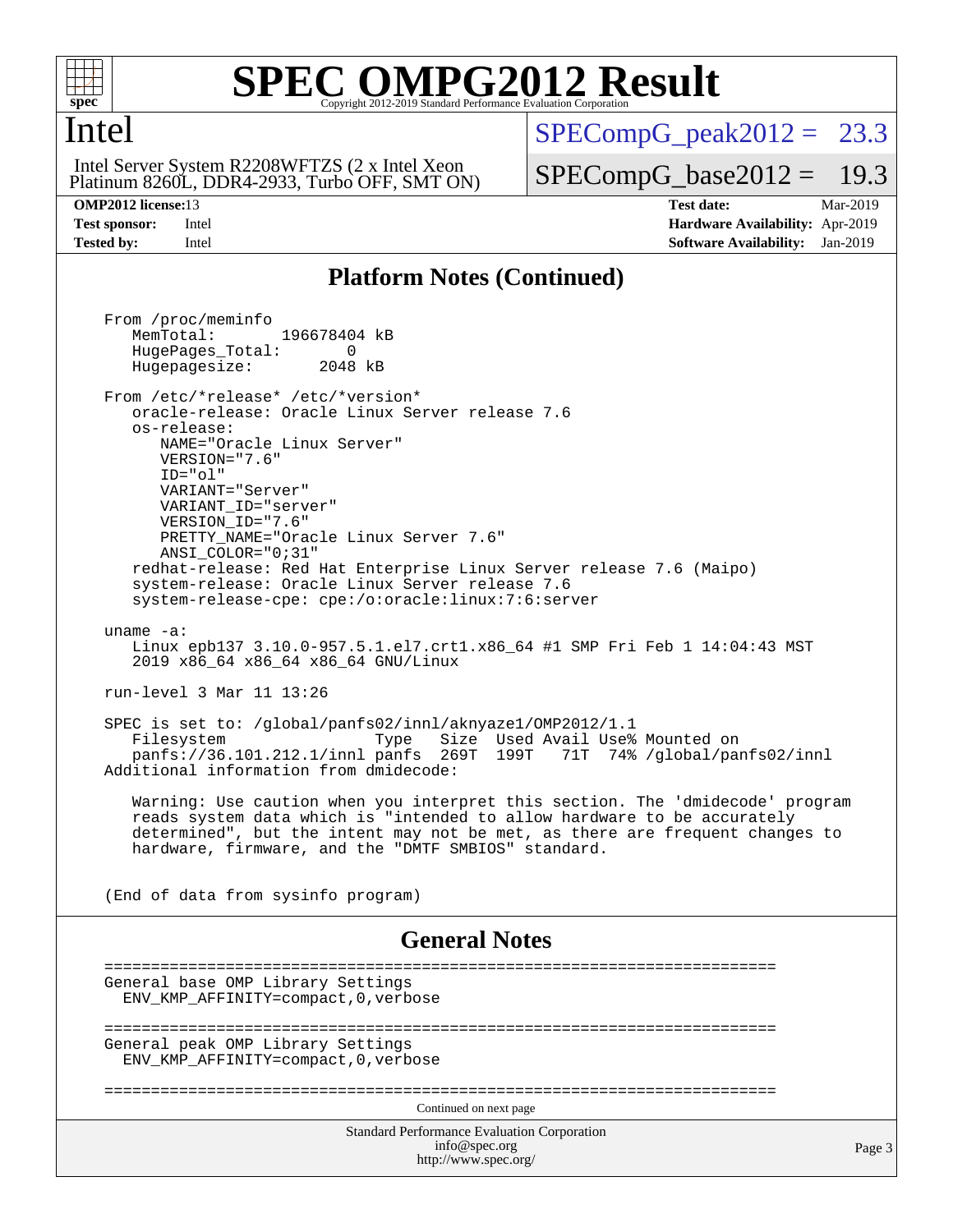

Intel

## **[SPEC OMPG2012 Result](http://www.spec.org/auto/omp2012/Docs/result-fields.html#SPECOMPG2012Result)**

Platinum 8260L, DDR4-2933, Turbo OFF, SMT ON) Intel Server System R2208WFTZS (2 x Intel Xeon

 $SPECompG_peak2012 = 23.3$  $SPECompG_peak2012 = 23.3$ 

 $SPECompG_base2012 = 19.3$  $SPECompG_base2012 = 19.3$ 

**[OMP2012 license:](http://www.spec.org/auto/omp2012/Docs/result-fields.html#OMP2012license)**13 **[Test date:](http://www.spec.org/auto/omp2012/Docs/result-fields.html#Testdate)** Mar-2019 **[Test sponsor:](http://www.spec.org/auto/omp2012/Docs/result-fields.html#Testsponsor)** Intel **[Hardware Availability:](http://www.spec.org/auto/omp2012/Docs/result-fields.html#HardwareAvailability)** Apr-2019 **[Tested by:](http://www.spec.org/auto/omp2012/Docs/result-fields.html#Testedby)** Intel **[Software Availability:](http://www.spec.org/auto/omp2012/Docs/result-fields.html#SoftwareAvailability)** Jan-2019

#### **[General Notes \(Continued\)](http://www.spec.org/auto/omp2012/Docs/result-fields.html#GeneralNotes)**

| Per benchmark peak OMP Library Settings                                                                                                                                                                                                                                                                                                                                                                                                                                                         |
|-------------------------------------------------------------------------------------------------------------------------------------------------------------------------------------------------------------------------------------------------------------------------------------------------------------------------------------------------------------------------------------------------------------------------------------------------------------------------------------------------|
| System settings notes:<br>Intel Turbo Boost Technology (Turbo) : Disabled                                                                                                                                                                                                                                                                                                                                                                                                                       |
| General OMP Library Settings<br>KMP_LIBRARY=turnaround<br>KMP STACKSIZE=292M<br>KMP_BLOCKTIME=infinite<br>OMP DYNAMIC=FALSE<br>OMP NESTED=FALSE<br>OMP_SCHEDULE=static                                                                                                                                                                                                                                                                                                                          |
| Submitted_by: "Knyazev, Alexander" <alexander.knyazev@intel.com><br/>Submitted: Tue Mar 26 09:42:41 EDT 2019<br/>Submission: omp2012-20190326-00175.sub</alexander.knyazev@intel.com>                                                                                                                                                                                                                                                                                                           |
| Spectre and Meltdown<br>Yes: The test sponsor attests, as of date of publication, that CVE-2017-5754 (Meltdown)<br>is mitigated in the system as tested and documented.<br>Yes: The test sponsor attests, as of date of publication, that CVE-2017-5753 (Spectre variant 1)<br>is mitigated in the system as tested and documented.<br>Yes: The test sponsor attests, as of date of publication, that CVE-2017-5715 (Spectre variant 2)<br>is mitigated in the system as tested and documented. |
| 351.bwaves:peak:<br>ENV_KMP_AFFINITY=compact, 1, verbose                                                                                                                                                                                                                                                                                                                                                                                                                                        |
| 359.botsspar: peak:<br>ENV_KMP_AFFINITY=compact, 1, verbose                                                                                                                                                                                                                                                                                                                                                                                                                                     |
| 363.swim:peak:<br>ENV_KMP_AFFINITY=compact, 1, verbose                                                                                                                                                                                                                                                                                                                                                                                                                                          |
| 367.imagick:peak:<br>ENV_KMP_AFFINITY=compact, 1, verbose                                                                                                                                                                                                                                                                                                                                                                                                                                       |
| 370.mgrid331:peak:<br>ENV_KMP_AFFINITY=compact, 1, verbose                                                                                                                                                                                                                                                                                                                                                                                                                                      |
|                                                                                                                                                                                                                                                                                                                                                                                                                                                                                                 |
|                                                                                                                                                                                                                                                                                                                                                                                                                                                                                                 |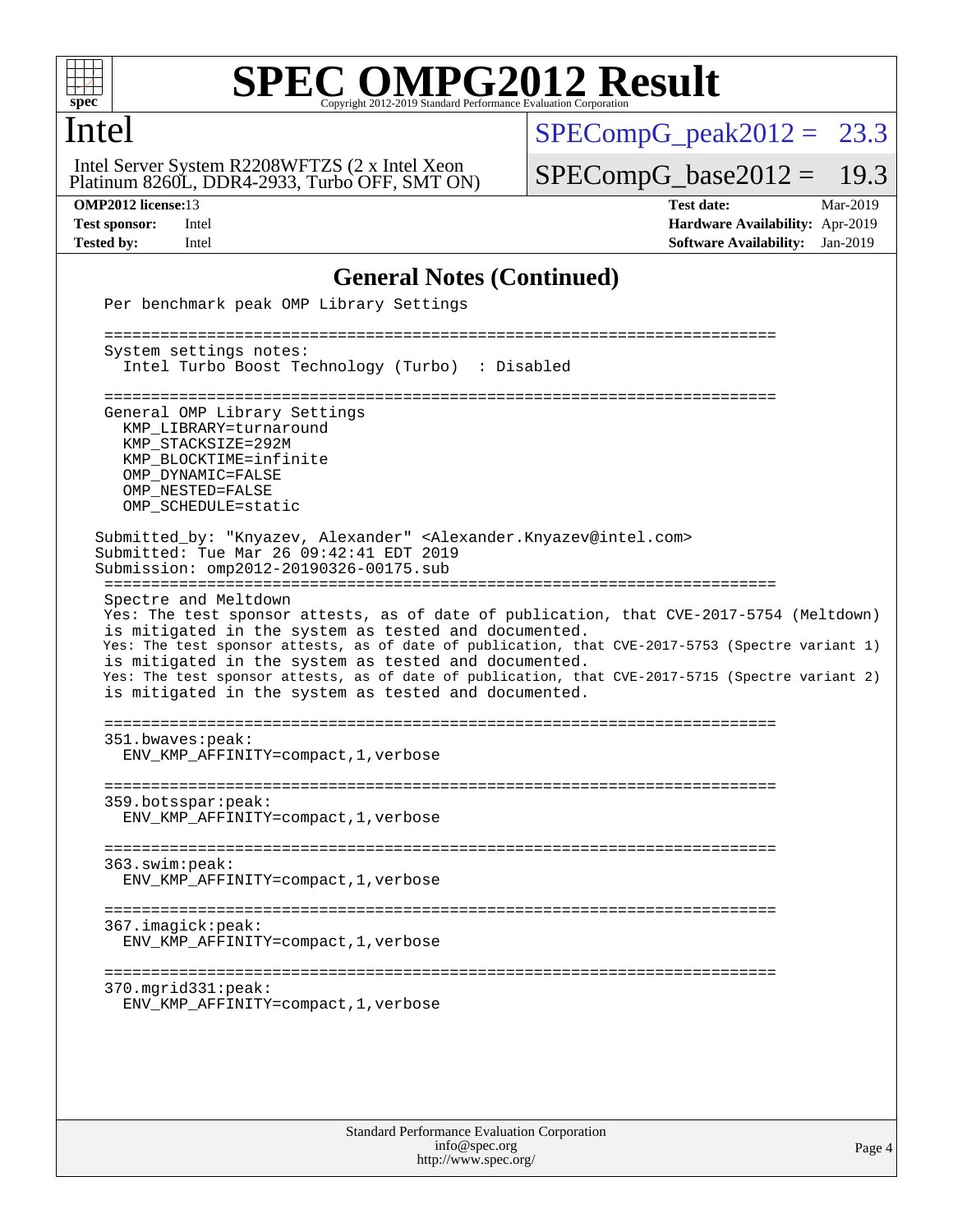

### Intel

 Platinum 8260L, DDR4-2933, Turbo OFF, SMT ON) Intel Server System R2208WFTZS (2 x Intel Xeon

 $SPECompG_peak2012 = 23.3$  $SPECompG_peak2012 = 23.3$ 

 $SPECompG_base2012 = 19.3$  $SPECompG_base2012 = 19.3$ 

**[OMP2012 license:](http://www.spec.org/auto/omp2012/Docs/result-fields.html#OMP2012license)**13 **[Test date:](http://www.spec.org/auto/omp2012/Docs/result-fields.html#Testdate)** Mar-2019 **[Test sponsor:](http://www.spec.org/auto/omp2012/Docs/result-fields.html#Testsponsor)** Intel **[Hardware Availability:](http://www.spec.org/auto/omp2012/Docs/result-fields.html#HardwareAvailability)** Apr-2019 **[Tested by:](http://www.spec.org/auto/omp2012/Docs/result-fields.html#Testedby)** Intel **[Software Availability:](http://www.spec.org/auto/omp2012/Docs/result-fields.html#SoftwareAvailability)** Jan-2019

## **[Base Compiler Invocation](http://www.spec.org/auto/omp2012/Docs/result-fields.html#BaseCompilerInvocation)**

[C benchmarks](http://www.spec.org/auto/omp2012/Docs/result-fields.html#Cbenchmarks): [icc](http://www.spec.org/omp2012/results/res2019q2/omp2012-20190326-00175.flags.html#user_CCbase_intel_icc_a87c68a857bc5ec5362391a49d3a37a6)

[C++ benchmarks:](http://www.spec.org/auto/omp2012/Docs/result-fields.html#CXXbenchmarks) [icpc](http://www.spec.org/omp2012/results/res2019q2/omp2012-20190326-00175.flags.html#user_CXXbase_intel_icpc_2d899f8d163502b12eb4a60069f80c1c)

[Fortran benchmarks](http://www.spec.org/auto/omp2012/Docs/result-fields.html#Fortranbenchmarks): [ifort](http://www.spec.org/omp2012/results/res2019q2/omp2012-20190326-00175.flags.html#user_FCbase_intel_ifort_8a5e5e06b19a251bdeaf8fdab5d62f20)

#### **[Base Portability Flags](http://www.spec.org/auto/omp2012/Docs/result-fields.html#BasePortabilityFlags)**

 350.md: [-FR](http://www.spec.org/omp2012/results/res2019q2/omp2012-20190326-00175.flags.html#user_baseFPORTABILITY350_md_f-FR) 357.bt331: [-mcmodel=medium](http://www.spec.org/omp2012/results/res2019q2/omp2012-20190326-00175.flags.html#user_basePORTABILITY357_bt331_f-mcmodel_3a41622424bdd074c4f0f2d2f224c7e5) 363.swim: [-mcmodel=medium](http://www.spec.org/omp2012/results/res2019q2/omp2012-20190326-00175.flags.html#user_basePORTABILITY363_swim_f-mcmodel_3a41622424bdd074c4f0f2d2f224c7e5) 367.imagick: [-std=c99](http://www.spec.org/omp2012/results/res2019q2/omp2012-20190326-00175.flags.html#user_baseCPORTABILITY367_imagick_f-std_2ec6533b6e06f1c4a6c9b78d9e9cde24)

### **[Base Optimization Flags](http://www.spec.org/auto/omp2012/Docs/result-fields.html#BaseOptimizationFlags)**

[C benchmarks](http://www.spec.org/auto/omp2012/Docs/result-fields.html#Cbenchmarks):

[-O3](http://www.spec.org/omp2012/results/res2019q2/omp2012-20190326-00175.flags.html#user_CCbase_f-O3) [-qopenmp](http://www.spec.org/omp2012/results/res2019q2/omp2012-20190326-00175.flags.html#user_CCbase_f-qopenmp) [-xCORE-AVX512](http://www.spec.org/omp2012/results/res2019q2/omp2012-20190326-00175.flags.html#user_CCbase_f-xCORE-AVX512) [-qopt-zmm-usage=high](http://www.spec.org/omp2012/results/res2019q2/omp2012-20190326-00175.flags.html#user_CCbase_f-qopt-zmm-usage_213d857421e75f2db2f896f7900465fb) [-fp-model fast=2](http://www.spec.org/omp2012/results/res2019q2/omp2012-20190326-00175.flags.html#user_CCbase_f-fp-model_a7fb8ccb7275e23f0079632c153cfcab) [-ansi-alias](http://www.spec.org/omp2012/results/res2019q2/omp2012-20190326-00175.flags.html#user_CCbase_f-ansi-alias) [-no-prec-div](http://www.spec.org/omp2012/results/res2019q2/omp2012-20190326-00175.flags.html#user_CCbase_f-no-prec-div) [-no-prec-sqrt](http://www.spec.org/omp2012/results/res2019q2/omp2012-20190326-00175.flags.html#user_CCbase_f-no-prec-sqrt) [-ipo](http://www.spec.org/omp2012/results/res2019q2/omp2012-20190326-00175.flags.html#user_CCbase_f-ipo_84062ab53814f613187d02344b8f49a7) [-qopt-prefetch=0](http://www.spec.org/omp2012/results/res2019q2/omp2012-20190326-00175.flags.html#user_CCbase_f-qopt-prefetch_ce172c705aa924d14c76f32fff3f4886)

[C++ benchmarks:](http://www.spec.org/auto/omp2012/Docs/result-fields.html#CXXbenchmarks)

```
-O3 -qopenmp -xCORE-AVX512 -qopt-zmm-usage=high -fp-model fast=2
-ansi-alias -no-prec-div -no-prec-sqrt -ipo -qopt-prefetch=0
```
[Fortran benchmarks](http://www.spec.org/auto/omp2012/Docs/result-fields.html#Fortranbenchmarks):

```
-O3 -qopenmp -xCORE-AVX512 -qopt-zmm-usage=high -fp-model fast=2
-ansi-alias -no-prec-div -no-prec-sqrt -ipo -qopt-prefetch=0
-align all
```
### **[Peak Compiler Invocation](http://www.spec.org/auto/omp2012/Docs/result-fields.html#PeakCompilerInvocation)**

[C benchmarks](http://www.spec.org/auto/omp2012/Docs/result-fields.html#Cbenchmarks): [icc](http://www.spec.org/omp2012/results/res2019q2/omp2012-20190326-00175.flags.html#user_CCpeak_intel_icc_a87c68a857bc5ec5362391a49d3a37a6)

[C++ benchmarks:](http://www.spec.org/auto/omp2012/Docs/result-fields.html#CXXbenchmarks) [icpc](http://www.spec.org/omp2012/results/res2019q2/omp2012-20190326-00175.flags.html#user_CXXpeak_intel_icpc_2d899f8d163502b12eb4a60069f80c1c)

[Fortran benchmarks](http://www.spec.org/auto/omp2012/Docs/result-fields.html#Fortranbenchmarks): [ifort](http://www.spec.org/omp2012/results/res2019q2/omp2012-20190326-00175.flags.html#user_FCpeak_intel_ifort_8a5e5e06b19a251bdeaf8fdab5d62f20)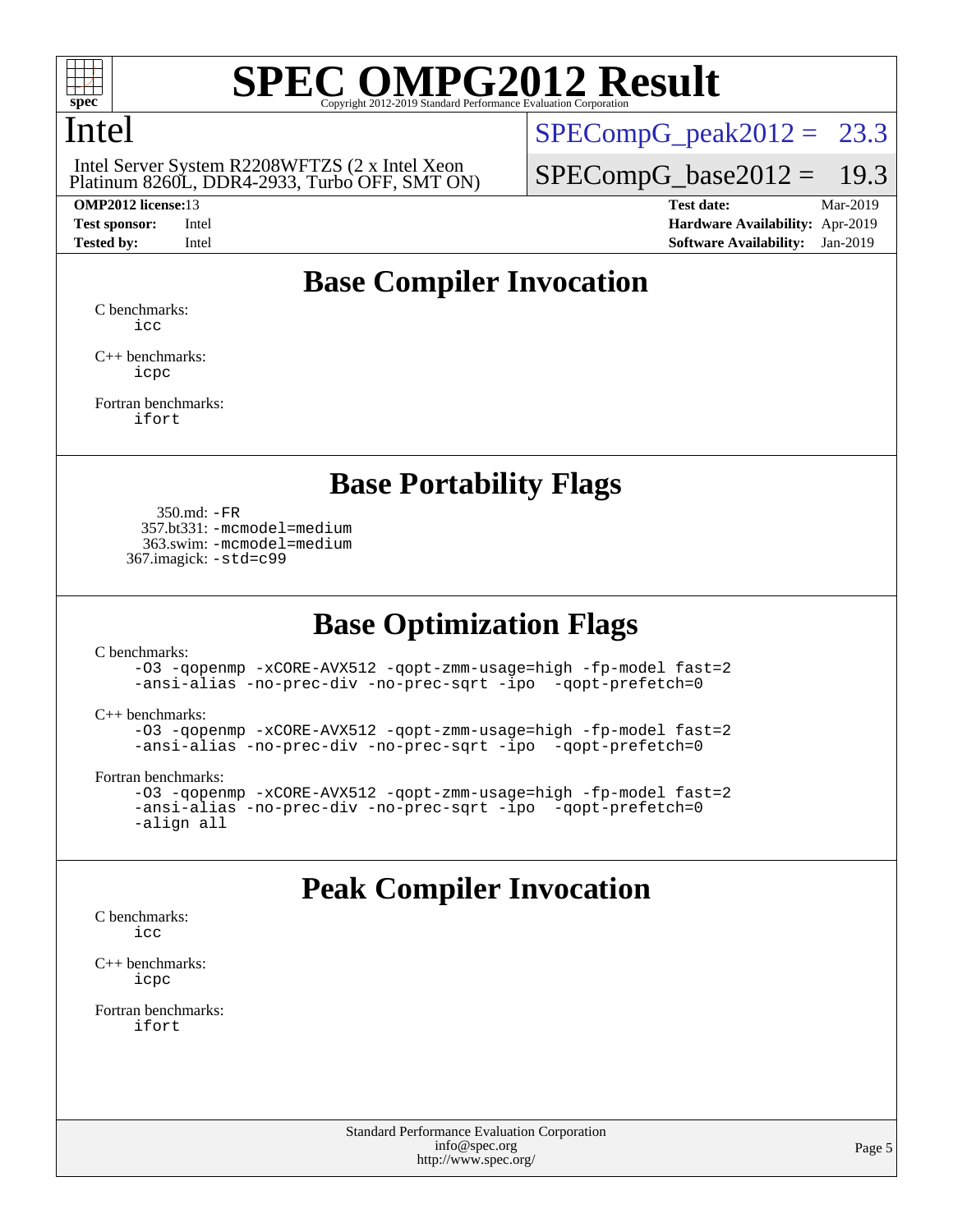

#### Intel

 Platinum 8260L, DDR4-2933, Turbo OFF, SMT ON) Intel Server System R2208WFTZS (2 x Intel Xeon

 $SPECompG_peak2012 = 23.3$  $SPECompG_peak2012 = 23.3$ 

 $SPECompG_base2012 = 19.3$  $SPECompG_base2012 = 19.3$ 

**[OMP2012 license:](http://www.spec.org/auto/omp2012/Docs/result-fields.html#OMP2012license)**13 **[Test date:](http://www.spec.org/auto/omp2012/Docs/result-fields.html#Testdate)** Mar-2019 **[Test sponsor:](http://www.spec.org/auto/omp2012/Docs/result-fields.html#Testsponsor)** Intel **[Hardware Availability:](http://www.spec.org/auto/omp2012/Docs/result-fields.html#HardwareAvailability)** Apr-2019 **[Tested by:](http://www.spec.org/auto/omp2012/Docs/result-fields.html#Testedby)** Intel **[Software Availability:](http://www.spec.org/auto/omp2012/Docs/result-fields.html#SoftwareAvailability)** Jan-2019

## **[Peak Portability Flags](http://www.spec.org/auto/omp2012/Docs/result-fields.html#PeakPortabilityFlags)**

 350.md: [-FR](http://www.spec.org/omp2012/results/res2019q2/omp2012-20190326-00175.flags.html#user_peakFPORTABILITY350_md_f-FR) 357.bt331: [-mcmodel=medium](http://www.spec.org/omp2012/results/res2019q2/omp2012-20190326-00175.flags.html#user_peakPORTABILITY357_bt331_f-mcmodel_3a41622424bdd074c4f0f2d2f224c7e5) 363.swim: [-mcmodel=medium](http://www.spec.org/omp2012/results/res2019q2/omp2012-20190326-00175.flags.html#user_peakPORTABILITY363_swim_f-mcmodel_3a41622424bdd074c4f0f2d2f224c7e5) 367.imagick: [-std=c99](http://www.spec.org/omp2012/results/res2019q2/omp2012-20190326-00175.flags.html#user_peakCPORTABILITY367_imagick_f-std_2ec6533b6e06f1c4a6c9b78d9e9cde24)

### **[Peak Optimization Flags](http://www.spec.org/auto/omp2012/Docs/result-fields.html#PeakOptimizationFlags)**

[C benchmarks](http://www.spec.org/auto/omp2012/Docs/result-fields.html#Cbenchmarks):

 352.nab: [-O3](http://www.spec.org/omp2012/results/res2019q2/omp2012-20190326-00175.flags.html#user_peakOPTIMIZE352_nab_f-O3) [-qopenmp](http://www.spec.org/omp2012/results/res2019q2/omp2012-20190326-00175.flags.html#user_peakOPTIMIZE352_nab_f-qopenmp) [-xCORE-AVX512](http://www.spec.org/omp2012/results/res2019q2/omp2012-20190326-00175.flags.html#user_peakOPTIMIZE352_nab_f-xCORE-AVX512) [-qopt-zmm-usage=high](http://www.spec.org/omp2012/results/res2019q2/omp2012-20190326-00175.flags.html#user_peakOPTIMIZE352_nab_f-qopt-zmm-usage_213d857421e75f2db2f896f7900465fb) [-fp-model fast=2](http://www.spec.org/omp2012/results/res2019q2/omp2012-20190326-00175.flags.html#user_peakOPTIMIZE352_nab_f-fp-model_a7fb8ccb7275e23f0079632c153cfcab) [-fno-alias](http://www.spec.org/omp2012/results/res2019q2/omp2012-20190326-00175.flags.html#user_peakOPTIMIZE352_nab_f-no-alias_694e77f6c5a51e658e82ccff53a9e63a) [-no-prec-div](http://www.spec.org/omp2012/results/res2019q2/omp2012-20190326-00175.flags.html#user_peakOPTIMIZE352_nab_f-no-prec-div) [-no-prec-sqrt](http://www.spec.org/omp2012/results/res2019q2/omp2012-20190326-00175.flags.html#user_peakOPTIMIZE352_nab_f-no-prec-sqrt) [-ipo](http://www.spec.org/omp2012/results/res2019q2/omp2012-20190326-00175.flags.html#user_peakOPTIMIZE352_nab_f-ipo_84062ab53814f613187d02344b8f49a7) [-qopt-prefetch=0](http://www.spec.org/omp2012/results/res2019q2/omp2012-20190326-00175.flags.html#user_peakOPTIMIZE352_nab_f-qopt-prefetch_ce172c705aa924d14c76f32fff3f4886)

 358.botsalgn: [-O3](http://www.spec.org/omp2012/results/res2019q2/omp2012-20190326-00175.flags.html#user_peakOPTIMIZE358_botsalgn_f-O3) [-qopenmp](http://www.spec.org/omp2012/results/res2019q2/omp2012-20190326-00175.flags.html#user_peakOPTIMIZE358_botsalgn_f-qopenmp) [-xCORE-AVX512](http://www.spec.org/omp2012/results/res2019q2/omp2012-20190326-00175.flags.html#user_peakOPTIMIZE358_botsalgn_f-xCORE-AVX512) [-qopt-zmm-usage=high](http://www.spec.org/omp2012/results/res2019q2/omp2012-20190326-00175.flags.html#user_peakOPTIMIZE358_botsalgn_f-qopt-zmm-usage_213d857421e75f2db2f896f7900465fb) [-fp-model fast=2](http://www.spec.org/omp2012/results/res2019q2/omp2012-20190326-00175.flags.html#user_peakOPTIMIZE358_botsalgn_f-fp-model_a7fb8ccb7275e23f0079632c153cfcab) [-fno-alias](http://www.spec.org/omp2012/results/res2019q2/omp2012-20190326-00175.flags.html#user_peakOPTIMIZE358_botsalgn_f-no-alias_694e77f6c5a51e658e82ccff53a9e63a) [-no-prec-div](http://www.spec.org/omp2012/results/res2019q2/omp2012-20190326-00175.flags.html#user_peakOPTIMIZE358_botsalgn_f-no-prec-div) [-no-prec-sqrt](http://www.spec.org/omp2012/results/res2019q2/omp2012-20190326-00175.flags.html#user_peakOPTIMIZE358_botsalgn_f-no-prec-sqrt)

359.botsspar: Same as 358.botsalgn

 367.imagick: [-O3](http://www.spec.org/omp2012/results/res2019q2/omp2012-20190326-00175.flags.html#user_peakOPTIMIZE367_imagick_f-O3) [-qopenmp](http://www.spec.org/omp2012/results/res2019q2/omp2012-20190326-00175.flags.html#user_peakOPTIMIZE367_imagick_f-qopenmp) [-xCORE-AVX512](http://www.spec.org/omp2012/results/res2019q2/omp2012-20190326-00175.flags.html#user_peakOPTIMIZE367_imagick_f-xCORE-AVX512) [-qopt-zmm-usage=high](http://www.spec.org/omp2012/results/res2019q2/omp2012-20190326-00175.flags.html#user_peakOPTIMIZE367_imagick_f-qopt-zmm-usage_213d857421e75f2db2f896f7900465fb) [-fp-model fast=2](http://www.spec.org/omp2012/results/res2019q2/omp2012-20190326-00175.flags.html#user_peakOPTIMIZE367_imagick_f-fp-model_a7fb8ccb7275e23f0079632c153cfcab) [-fno-alias](http://www.spec.org/omp2012/results/res2019q2/omp2012-20190326-00175.flags.html#user_peakOPTIMIZE367_imagick_f-no-alias_694e77f6c5a51e658e82ccff53a9e63a) [-no-prec-div](http://www.spec.org/omp2012/results/res2019q2/omp2012-20190326-00175.flags.html#user_peakOPTIMIZE367_imagick_f-no-prec-div) [-no-prec-sqrt](http://www.spec.org/omp2012/results/res2019q2/omp2012-20190326-00175.flags.html#user_peakOPTIMIZE367_imagick_f-no-prec-sqrt) [-ipo](http://www.spec.org/omp2012/results/res2019q2/omp2012-20190326-00175.flags.html#user_peakOPTIMIZE367_imagick_f-ipo)

 372.smithwa: [-O3](http://www.spec.org/omp2012/results/res2019q2/omp2012-20190326-00175.flags.html#user_peakOPTIMIZE372_smithwa_f-O3) [-qopenmp](http://www.spec.org/omp2012/results/res2019q2/omp2012-20190326-00175.flags.html#user_peakOPTIMIZE372_smithwa_f-qopenmp) [-xCORE-AVX2](http://www.spec.org/omp2012/results/res2019q2/omp2012-20190326-00175.flags.html#user_peakOPTIMIZE372_smithwa_f-xCORE-AVX2) [-fp-model fast=2](http://www.spec.org/omp2012/results/res2019q2/omp2012-20190326-00175.flags.html#user_peakOPTIMIZE372_smithwa_f-fp-model_a7fb8ccb7275e23f0079632c153cfcab) [-fno-alias](http://www.spec.org/omp2012/results/res2019q2/omp2012-20190326-00175.flags.html#user_peakOPTIMIZE372_smithwa_f-no-alias_694e77f6c5a51e658e82ccff53a9e63a) [-no-prec-div](http://www.spec.org/omp2012/results/res2019q2/omp2012-20190326-00175.flags.html#user_peakOPTIMIZE372_smithwa_f-no-prec-div) [-no-prec-sqrt](http://www.spec.org/omp2012/results/res2019q2/omp2012-20190326-00175.flags.html#user_peakOPTIMIZE372_smithwa_f-no-prec-sqrt) [-ipo](http://www.spec.org/omp2012/results/res2019q2/omp2012-20190326-00175.flags.html#user_peakOPTIMIZE372_smithwa_f-ipo_84062ab53814f613187d02344b8f49a7) [-qopt-prefetch=0](http://www.spec.org/omp2012/results/res2019q2/omp2012-20190326-00175.flags.html#user_peakOPTIMIZE372_smithwa_f-qopt-prefetch_ce172c705aa924d14c76f32fff3f4886)

[C++ benchmarks:](http://www.spec.org/auto/omp2012/Docs/result-fields.html#CXXbenchmarks)

[-O3](http://www.spec.org/omp2012/results/res2019q2/omp2012-20190326-00175.flags.html#user_CXXpeak_f-O3) [-qopenmp](http://www.spec.org/omp2012/results/res2019q2/omp2012-20190326-00175.flags.html#user_CXXpeak_f-qopenmp) [-xCORE-AVX512](http://www.spec.org/omp2012/results/res2019q2/omp2012-20190326-00175.flags.html#user_CXXpeak_f-xCORE-AVX512) [-fp-model fast=2](http://www.spec.org/omp2012/results/res2019q2/omp2012-20190326-00175.flags.html#user_CXXpeak_f-fp-model_a7fb8ccb7275e23f0079632c153cfcab) [-fno-alias](http://www.spec.org/omp2012/results/res2019q2/omp2012-20190326-00175.flags.html#user_CXXpeak_f-no-alias_694e77f6c5a51e658e82ccff53a9e63a) [-no-prec-div](http://www.spec.org/omp2012/results/res2019q2/omp2012-20190326-00175.flags.html#user_CXXpeak_f-no-prec-div) [-no-prec-sqrt](http://www.spec.org/omp2012/results/res2019q2/omp2012-20190326-00175.flags.html#user_CXXpeak_f-no-prec-sqrt) [-qopt-prefetch=1](http://www.spec.org/omp2012/results/res2019q2/omp2012-20190326-00175.flags.html#user_CXXpeak_f-qopt-prefetch_9097ad9b78e4401c727c33237ff25d7e)

[Fortran benchmarks](http://www.spec.org/auto/omp2012/Docs/result-fields.html#Fortranbenchmarks):

 350.md: [-O3](http://www.spec.org/omp2012/results/res2019q2/omp2012-20190326-00175.flags.html#user_peakOPTIMIZE350_md_f-O3) [-qopenmp](http://www.spec.org/omp2012/results/res2019q2/omp2012-20190326-00175.flags.html#user_peakOPTIMIZE350_md_f-qopenmp) [-xCORE-AVX512](http://www.spec.org/omp2012/results/res2019q2/omp2012-20190326-00175.flags.html#user_peakOPTIMIZE350_md_f-xCORE-AVX512) [-qopt-zmm-usage=high](http://www.spec.org/omp2012/results/res2019q2/omp2012-20190326-00175.flags.html#user_peakOPTIMIZE350_md_f-qopt-zmm-usage_213d857421e75f2db2f896f7900465fb) [-fp-model fast=2](http://www.spec.org/omp2012/results/res2019q2/omp2012-20190326-00175.flags.html#user_peakOPTIMIZE350_md_f-fp-model_a7fb8ccb7275e23f0079632c153cfcab) [-fno-alias](http://www.spec.org/omp2012/results/res2019q2/omp2012-20190326-00175.flags.html#user_peakOPTIMIZE350_md_f-no-alias_694e77f6c5a51e658e82ccff53a9e63a) [-no-prec-div](http://www.spec.org/omp2012/results/res2019q2/omp2012-20190326-00175.flags.html#user_peakOPTIMIZE350_md_f-no-prec-div) [-no-prec-sqrt](http://www.spec.org/omp2012/results/res2019q2/omp2012-20190326-00175.flags.html#user_peakOPTIMIZE350_md_f-no-prec-sqrt) [-ipo](http://www.spec.org/omp2012/results/res2019q2/omp2012-20190326-00175.flags.html#user_peakOPTIMIZE350_md_f-ipo_84062ab53814f613187d02344b8f49a7) [-qopt-prefetch=0](http://www.spec.org/omp2012/results/res2019q2/omp2012-20190326-00175.flags.html#user_peakOPTIMIZE350_md_f-qopt-prefetch_ce172c705aa924d14c76f32fff3f4886) [-align all](http://www.spec.org/omp2012/results/res2019q2/omp2012-20190326-00175.flags.html#user_peakFOPTIMIZE350_md_f-align_1ebfa66158b49aff21b037afc4046011)

 351.bwaves: [-O3](http://www.spec.org/omp2012/results/res2019q2/omp2012-20190326-00175.flags.html#user_peakOPTIMIZE351_bwaves_f-O3) [-qopenmp](http://www.spec.org/omp2012/results/res2019q2/omp2012-20190326-00175.flags.html#user_peakOPTIMIZE351_bwaves_f-qopenmp) [-xCORE-AVX512](http://www.spec.org/omp2012/results/res2019q2/omp2012-20190326-00175.flags.html#user_peakOPTIMIZE351_bwaves_f-xCORE-AVX512) [-qopt-zmm-usage=high](http://www.spec.org/omp2012/results/res2019q2/omp2012-20190326-00175.flags.html#user_peakOPTIMIZE351_bwaves_f-qopt-zmm-usage_213d857421e75f2db2f896f7900465fb) [-fp-model fast=2](http://www.spec.org/omp2012/results/res2019q2/omp2012-20190326-00175.flags.html#user_peakOPTIMIZE351_bwaves_f-fp-model_a7fb8ccb7275e23f0079632c153cfcab) [-fno-alias](http://www.spec.org/omp2012/results/res2019q2/omp2012-20190326-00175.flags.html#user_peakOPTIMIZE351_bwaves_f-no-alias_694e77f6c5a51e658e82ccff53a9e63a) [-no-prec-div](http://www.spec.org/omp2012/results/res2019q2/omp2012-20190326-00175.flags.html#user_peakOPTIMIZE351_bwaves_f-no-prec-div) [-no-prec-sqrt](http://www.spec.org/omp2012/results/res2019q2/omp2012-20190326-00175.flags.html#user_peakOPTIMIZE351_bwaves_f-no-prec-sqrt) [-ipo](http://www.spec.org/omp2012/results/res2019q2/omp2012-20190326-00175.flags.html#user_peakOPTIMIZE351_bwaves_f-ipo_84062ab53814f613187d02344b8f49a7) [-qopt-prefetch=2](http://www.spec.org/omp2012/results/res2019q2/omp2012-20190326-00175.flags.html#user_peakOPTIMIZE351_bwaves_f-qopt-prefetch_5dd8eff5680869f15030b88dfb173050) [-align all](http://www.spec.org/omp2012/results/res2019q2/omp2012-20190326-00175.flags.html#user_peakFOPTIMIZE351_bwaves_f-align_1ebfa66158b49aff21b037afc4046011)

 357.bt331: [-O3](http://www.spec.org/omp2012/results/res2019q2/omp2012-20190326-00175.flags.html#user_peakOPTIMIZE357_bt331_f-O3) [-qopenmp](http://www.spec.org/omp2012/results/res2019q2/omp2012-20190326-00175.flags.html#user_peakOPTIMIZE357_bt331_f-qopenmp) [-xCORE-AVX512](http://www.spec.org/omp2012/results/res2019q2/omp2012-20190326-00175.flags.html#user_peakOPTIMIZE357_bt331_f-xCORE-AVX512) [-qopt-zmm-usage=high](http://www.spec.org/omp2012/results/res2019q2/omp2012-20190326-00175.flags.html#user_peakOPTIMIZE357_bt331_f-qopt-zmm-usage_213d857421e75f2db2f896f7900465fb) [-fp-model fast=2](http://www.spec.org/omp2012/results/res2019q2/omp2012-20190326-00175.flags.html#user_peakOPTIMIZE357_bt331_f-fp-model_a7fb8ccb7275e23f0079632c153cfcab) [-fno-alias](http://www.spec.org/omp2012/results/res2019q2/omp2012-20190326-00175.flags.html#user_peakOPTIMIZE357_bt331_f-no-alias_694e77f6c5a51e658e82ccff53a9e63a) [-no-prec-div](http://www.spec.org/omp2012/results/res2019q2/omp2012-20190326-00175.flags.html#user_peakOPTIMIZE357_bt331_f-no-prec-div) [-no-prec-sqrt](http://www.spec.org/omp2012/results/res2019q2/omp2012-20190326-00175.flags.html#user_peakOPTIMIZE357_bt331_f-no-prec-sqrt) [-ipo](http://www.spec.org/omp2012/results/res2019q2/omp2012-20190326-00175.flags.html#user_peakOPTIMIZE357_bt331_f-ipo_84062ab53814f613187d02344b8f49a7) [-qopt-prefetch=1](http://www.spec.org/omp2012/results/res2019q2/omp2012-20190326-00175.flags.html#user_peakOPTIMIZE357_bt331_f-qopt-prefetch_9097ad9b78e4401c727c33237ff25d7e) [-align all](http://www.spec.org/omp2012/results/res2019q2/omp2012-20190326-00175.flags.html#user_peakFOPTIMIZE357_bt331_f-align_1ebfa66158b49aff21b037afc4046011)

 360.ilbdc: [-O3](http://www.spec.org/omp2012/results/res2019q2/omp2012-20190326-00175.flags.html#user_peakOPTIMIZE360_ilbdc_f-O3) [-qopenmp](http://www.spec.org/omp2012/results/res2019q2/omp2012-20190326-00175.flags.html#user_peakOPTIMIZE360_ilbdc_f-qopenmp) [-xCORE-AVX512](http://www.spec.org/omp2012/results/res2019q2/omp2012-20190326-00175.flags.html#user_peakOPTIMIZE360_ilbdc_f-xCORE-AVX512) [-qopt-zmm-usage=high](http://www.spec.org/omp2012/results/res2019q2/omp2012-20190326-00175.flags.html#user_peakOPTIMIZE360_ilbdc_f-qopt-zmm-usage_213d857421e75f2db2f896f7900465fb) [-fp-model fast=2](http://www.spec.org/omp2012/results/res2019q2/omp2012-20190326-00175.flags.html#user_peakOPTIMIZE360_ilbdc_f-fp-model_a7fb8ccb7275e23f0079632c153cfcab) [-fno-alias](http://www.spec.org/omp2012/results/res2019q2/omp2012-20190326-00175.flags.html#user_peakOPTIMIZE360_ilbdc_f-no-alias_694e77f6c5a51e658e82ccff53a9e63a) [-no-prec-div](http://www.spec.org/omp2012/results/res2019q2/omp2012-20190326-00175.flags.html#user_peakOPTIMIZE360_ilbdc_f-no-prec-div) [-no-prec-sqrt](http://www.spec.org/omp2012/results/res2019q2/omp2012-20190326-00175.flags.html#user_peakOPTIMIZE360_ilbdc_f-no-prec-sqrt) [-ipo](http://www.spec.org/omp2012/results/res2019q2/omp2012-20190326-00175.flags.html#user_peakOPTIMIZE360_ilbdc_f-ipo_84062ab53814f613187d02344b8f49a7) [-qopt-prefetch=4](http://www.spec.org/omp2012/results/res2019q2/omp2012-20190326-00175.flags.html#user_peakOPTIMIZE360_ilbdc_f-qopt-prefetch_45f10e083f30a80e5aadab0211b1bca7) [-align all](http://www.spec.org/omp2012/results/res2019q2/omp2012-20190326-00175.flags.html#user_peakFOPTIMIZE360_ilbdc_f-align_1ebfa66158b49aff21b037afc4046011)

362.fma3d: Same as 350.md

Continued on next page